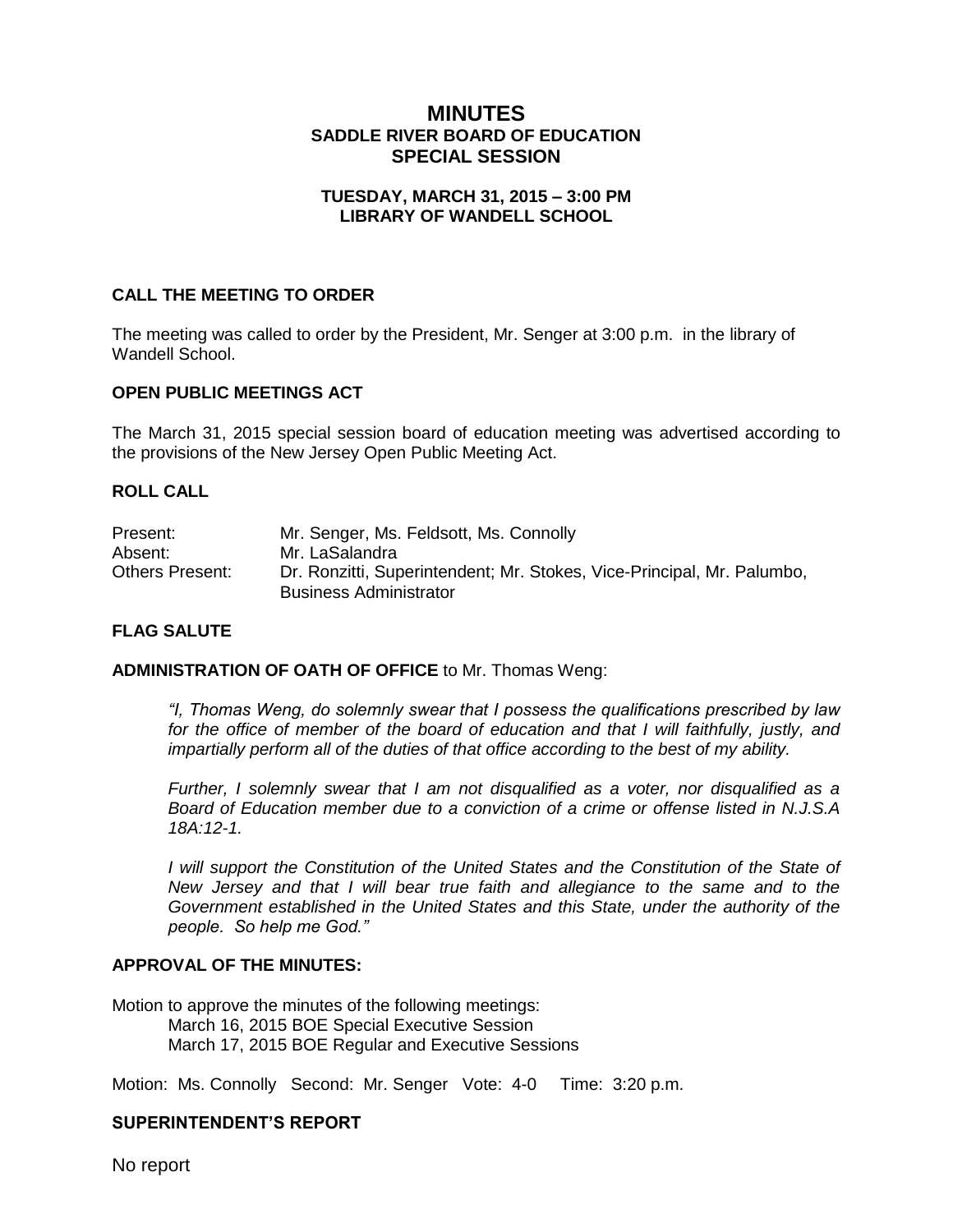### **VICE PRESIDENT'S REPORT**

No reports on HIB

## **BUSINESS ADMINISTRATOR'S REPORT**

Budget approved at County level

### **BOARD PRESIDENT'S REPORT**

No report. Foundation dinner a success. Welcome to new board member Thomas Weng.

### **MEETING OPEN TO THE PUBLIC FOR DISCUSSION OF AGENDA ITEMS ONLY**

None

### **AGENDA ITEMS AS PER ATTACHED**

### **COMMITTEE REPORTS**

- 1. Finance/Budget Committee no report
- 2. Board Communications Committee no report
- 3. Technology Committee no report
- 4. Curriculum Committee no report
- 5. Renovation Committee Dr. Ronzitti reported on HVAC project & meeting with LAN.
- 6. Wandell School Recreation Committee Spring activities have begun.
- 7. Liaisons: Ramsey Board of Education no report Northern Highlands Board of Education – no report
- 8. Home and School Association no report
- 9. New Jersey School Boards Association/NJSBA Legislative Committee Mr. Senger attended meeting of board presidents.
- 10. Policy Committee first reading tonight for 2 policies
- 11. Health, Well-being, Safety and Transportation Committee no report
- 12. Liaison to Mayor and Council no report
- 13. Negotiations Committee meeting today at 4 p.m.

### **COMMENTS BY THE PUBLIC ON NON-AGENDA ITEMS**

None

### **MOTION TO ENTER EXECUTIVE SESSION**

WHEREAS Section 8 of the Open Public Meetings Act, Chapter 231, PL 1975, permits the exclusion of the public from a meeting in certain circumstances and

WHEREAS the Board is of the opinion that such circumstances presently exist

BE IT RESOLVED by the Saddle River Board of Education that:

The public shall be excluded from discussion of the hereinafter-specified subjects: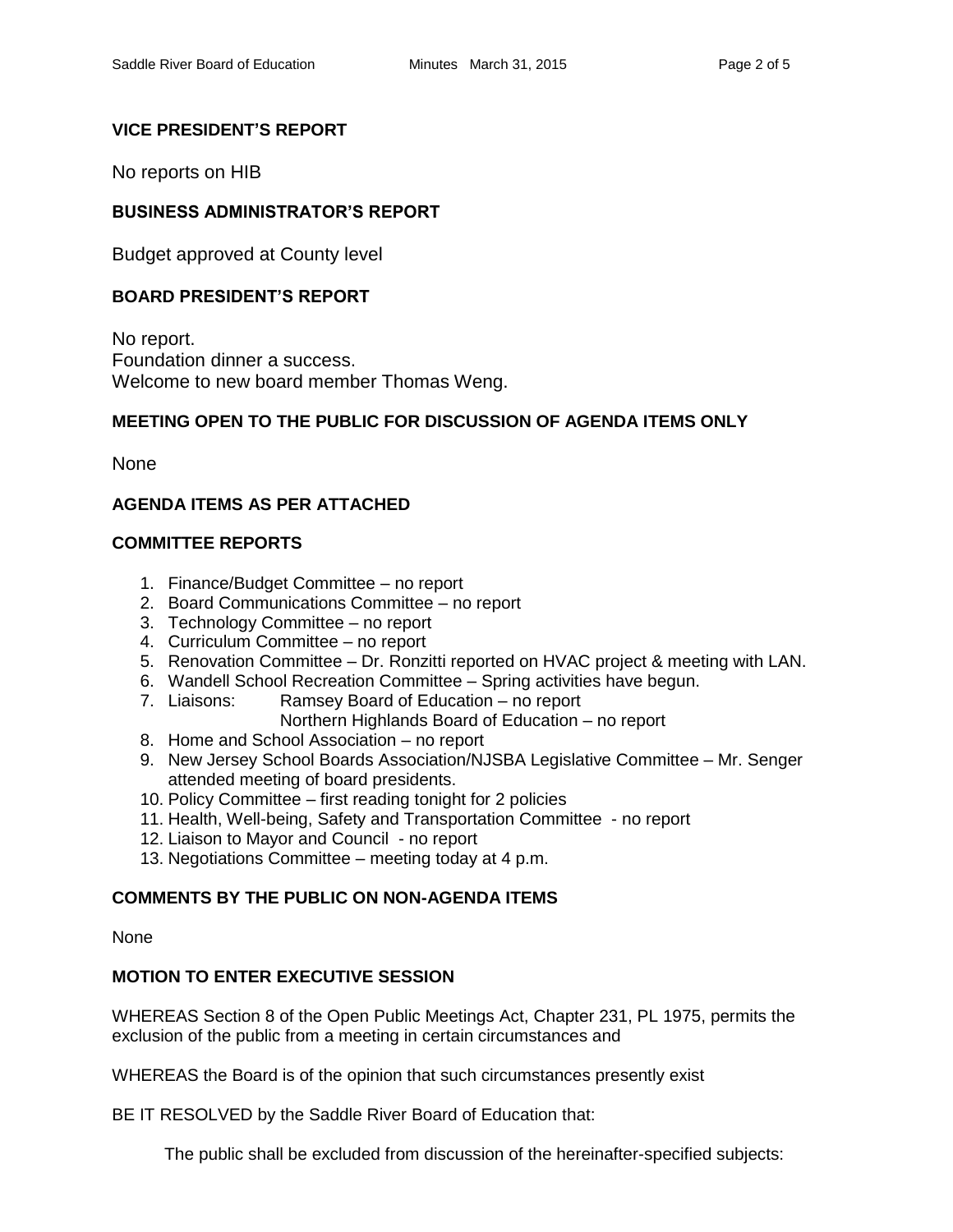The general nature of these subjects is: Negotiations, Litigation

It is anticipated at this time that the above-stated subject matters will be made public when the Board determines them to be no longer prejudicial or when the board takes formal action.

Motion: Ms. Feldsott Second: Mrs. Connolly Vote: 4-0, motion carried Time: 3:33 p.m.

### **MOTION TO ADJOURN EXECUTIVE SESSION AND MEETING**

Motion: Mr. Senger Second: Mrs. Connolly Vote: 4-0, motion carried Time: 4:07 p.m.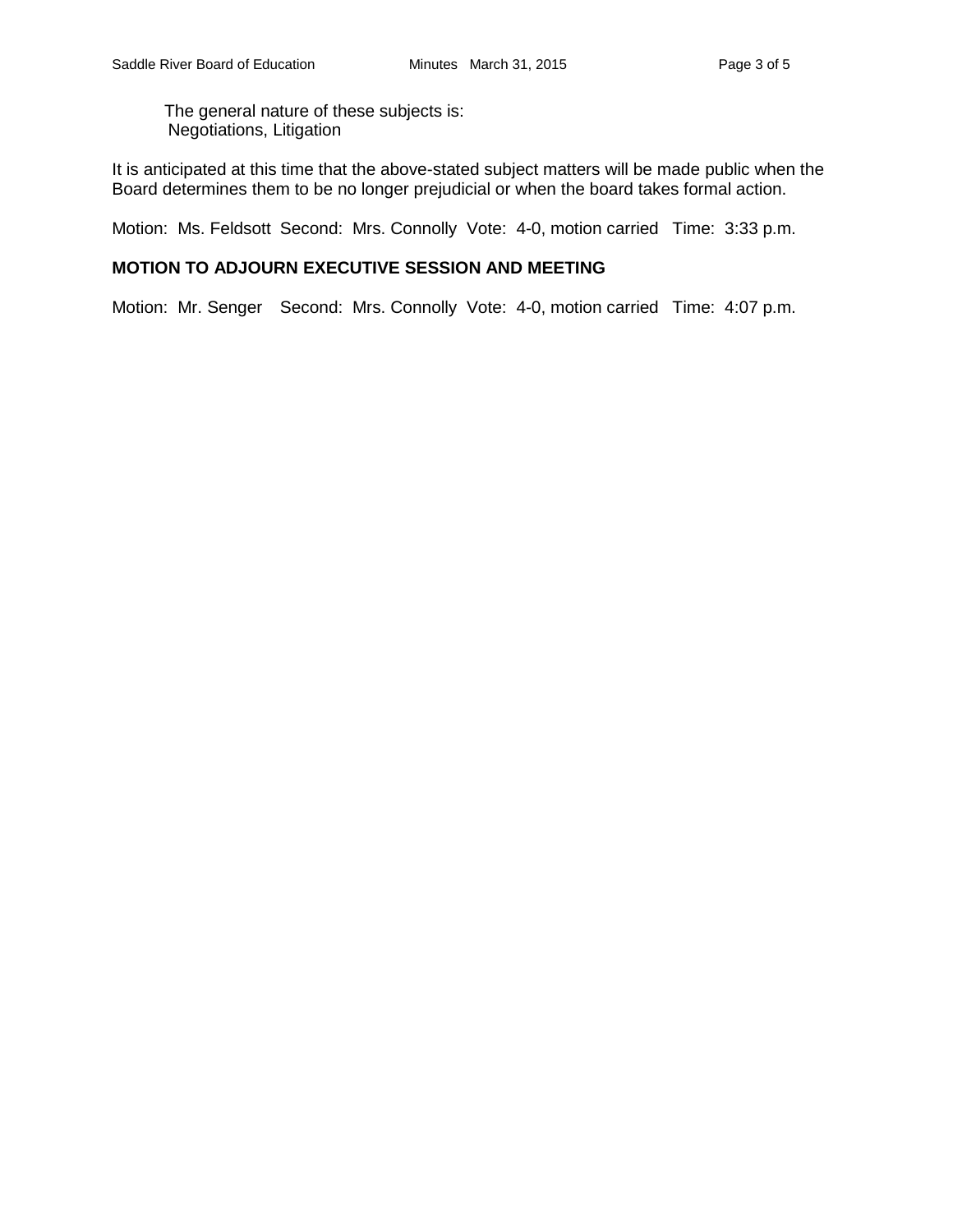### **SADDLE RIVER BOARD OF EDUCATION TUESDAY, MARCH 31, 2015 RESOLUTIONS – SUMMARY**

### **ADMINISTRATION**

A-822 First Reading – Saddle River School District Policies 6145.1/6145.2

### **HUMAN RESOURCES**

HR-1147 Hire Substitute Teachers, Aides and/or Office Workers

#### **EDUCATION**

E-780 Implementation of NJ CAP E-781 Tuition – Special Education – Shepard School – 2014-2015

### **FINANCE**

F-2214 Payment of Bills – March 31, 2015 F-2215 Line Item Certification